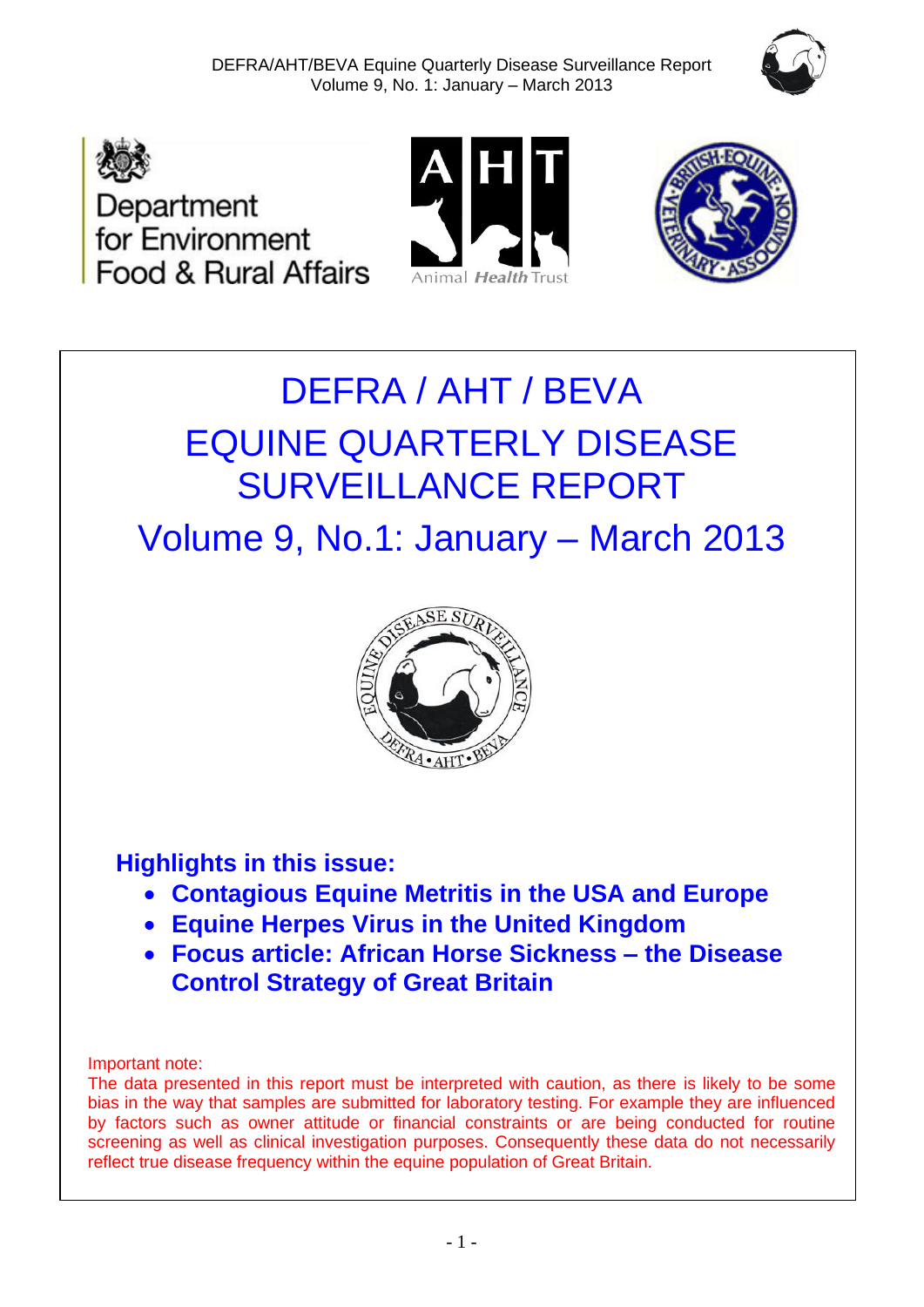

# **TABLE OF CONTENTS**

| <b>INTRODUCTION</b>                                                                                                                      | 3                                |
|------------------------------------------------------------------------------------------------------------------------------------------|----------------------------------|
| <b>VIROLOGY DISEASE REPORT FOR THE FIRST QUARTER OF 2013</b>                                                                             | 6                                |
| <b>VIROLOGICAL DIAGNOSES FOR THE FIRST QUARTER OF 2013</b>                                                                               | 7                                |
| FOCUS ARTICLE: AFRICAN HORSE SICKNESS - THE DISEASE CONTROL STRATEGY OF<br><b>GREAT BRITAIN</b>                                          | 72                               |
| <b>BACTERIOLOGY DISEASE REPORT FOR THE FIRST QUARTER 2013</b>                                                                            | 13                               |
| <b>TOXIC AND PARASITIC DISEASE REPORT FOR THE FIRST QUARTER 2013</b>                                                                     | 144                              |
| REPORT ON POST-MORTEM EXAMINATIONS FOR THE FIRST QUARTER 2013                                                                            | 16                               |
| <b>EAST ANGLIA</b><br><b>HOME COUNTIES</b><br><b>SOUTH WEST</b><br><b>NORTHERN ENGLAND</b><br><b>SCOTLAND</b><br><b>NORTHERN IRELAND</b> | 16<br>17<br>17<br>18<br>18<br>18 |
| <b>ACKNOWLEDGEMENTS</b>                                                                                                                  | 200                              |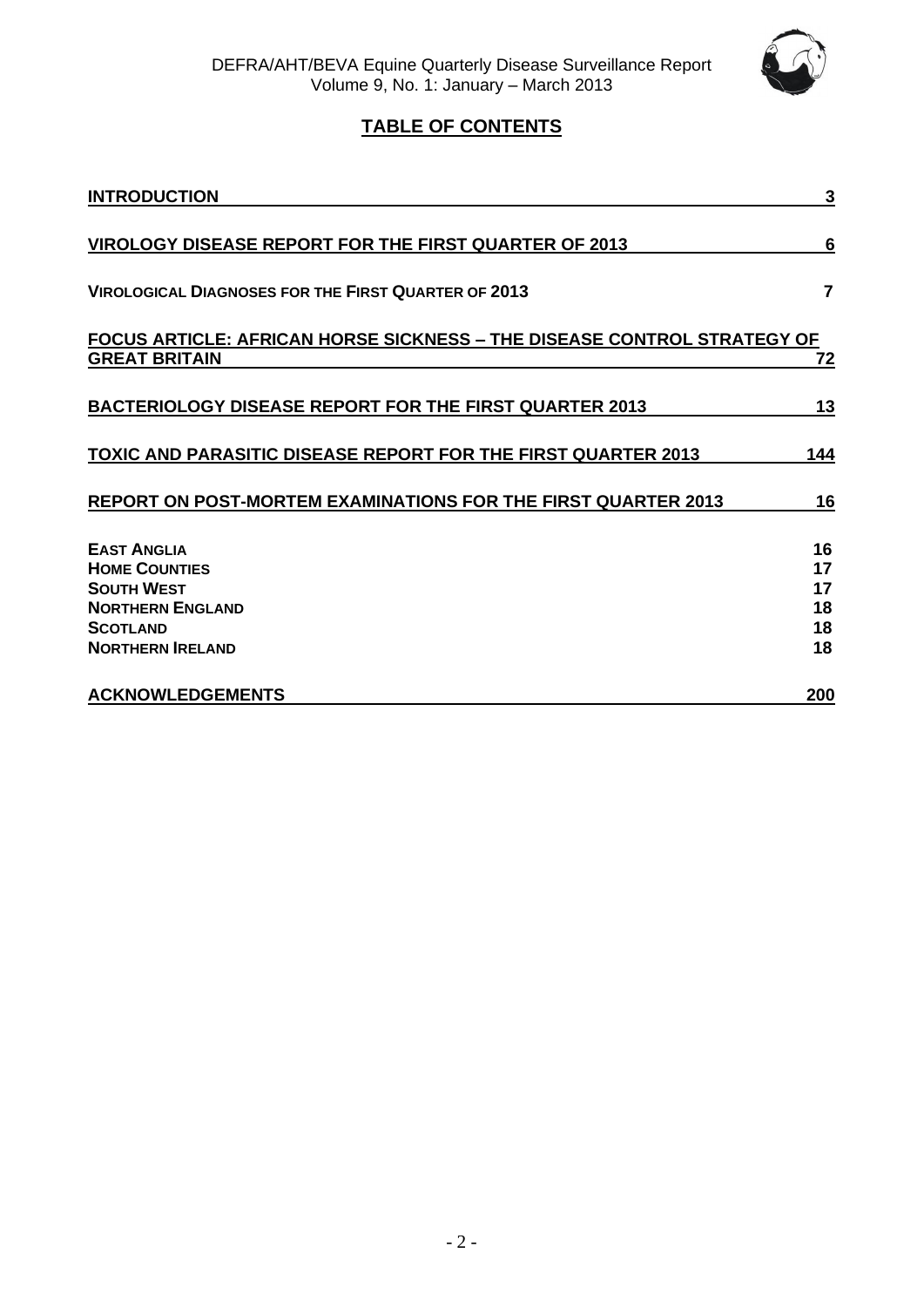

# **Introduction**

Welcome to the first quarterly equine disease surveillance report for 2013 produced by Department of Environment, Food and Rural Affairs (Defra), British Equine Veterinary Association (BEVA) and the Animal Health Trust (AHT). Regular readers will be aware that this report collates equine disease data arising from multiple diagnostic laboratories and veterinary practices throughout the United Kingdom giving a unique insight into equine disease occurrence on a national scale.

## **National disease occurrence**

#### Equine Influenza (EI)

Equine influenza continues to be of importance within the United Kingdom. In this issue we report one outbreak that occurred during the first quarter.

The outbreaks have been reported by the text alert service sponsored by Merial Animal Health, **Tell-Tail**. This free of charge service alerts practitioners to outbreaks of equine influenza in the UK via text message. Equine veterinary practitioners can sign up for this scheme by registering at the following website [http://www.merial.co.uk.](http://www.merial.co.uk/) This service has also been offered to the members of the National Trainers Federation (NTF). If you would like to contact us regarding outbreaks of equine influenza virus or would like to sign up for our sentinel practice scheme, please contact: [equiflunet@aht.org.uk](mailto:equiflunet@aht.org.uk) or follow the link to [www.equiflunet.org.uk](http://www.equiflunet.org.uk/) for more information on equine influenza.

#### Equine Herpes Virus-1 (EHV-1)

Seventeen outbreaks of EHV-1 have been reported in the first quarter of which eight were neurological outbreaks, three respiratory and six abortions.

Two further outbreaks have since been confirmed and reported. The first occurred on 8<sup>th</sup> April 2013 in North Yorkshire in which seven unvaccinated non-Thoroughbred mares were affected. The second was confirmed on 24<sup>th</sup> April 2013 in Surrey in which a single unvaccinated Thoroughbred-cross mare was involved. Diagnoses were made by PCR testing of fetal tissues and the affected mares were isolated and control measures are being undertaken in accordance with the HBLB Codes of Practice.

#### **International disease occurrence**

#### Contagious Equine Metritis (CEM)

Several cases of Contagious Equine Metritis (CEM) have been reported during the first quarter.

Five cases were reported in the USA. One Dutch Warmblood mare and three other mares that had recently been imported, tested positive to CEM in Kentucky. One further case reported in a Lusitano mare in California. CEM was also reported in Ireland in a non-Thoroughbred stallion which tested positive in April 2012 and following treatment had subsequently tested negative by bacteriology on three occasions. The same horse tested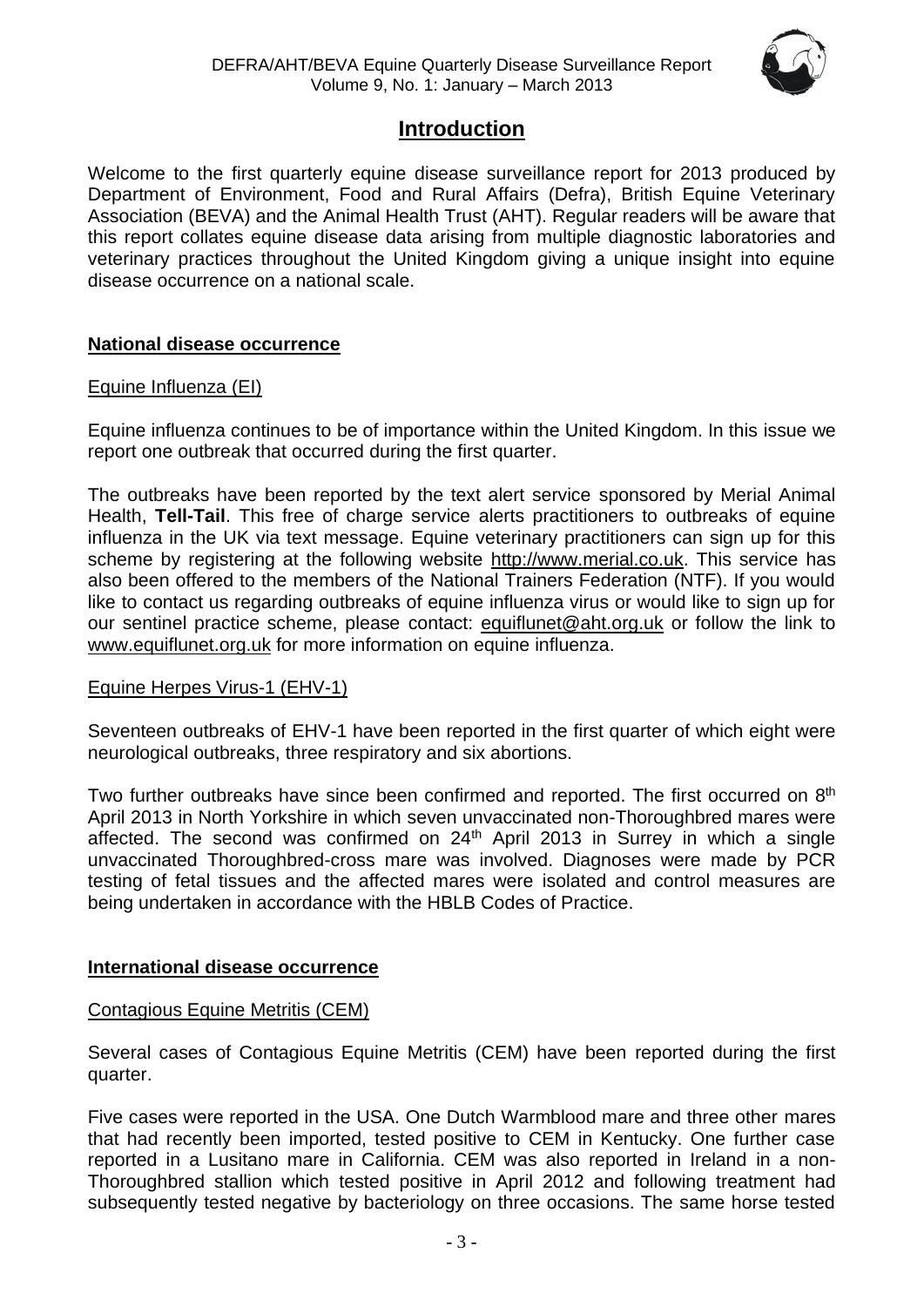

positive to CEM by PCR on 27th February 2013 and 6th March 2013. It is unclear if the horse has developed a new infection or is suffering re-infection.

#### Equine Herpes Virus-1 (EHV-1)

A number of cases of EHV-1 have been reported throughout Europe and the USA throughout the first quarter.

Seven cases of EHV-1 abortion were reported in France, four in Belgium and single cases in Ireland and Switzerland.

In the USA, nine outbreaks of EHV-1 neurological disease have been reported in the States of California, Colorado, Florida, Illinois, Michigan, Montana, Tennessee and Utah, affecting 25 horses. Single outbreaks of EHV-1 neurological disease have also been reported in France and Estonia.

A single case of EHV-1 respiratory disease was reported in France.

#### Equine Influenza (EI)

Two outbreaks of equine influenza (EI) were reported in the USA. The first involved a fouryear-old Quarter horse mare in Eastern Oregon which has since been placed in isolation. The second outbreak was confirmed in horses quarantined at the Ocala Horse Show, Florida in which multiple clinical cases reported.

#### Hendra Virus

On 22<sup>nd</sup> February 2013 Biosecurity Queensland reported a case of Hendra Virus at a property in the Tablelands area where one horse has died. The premises has been placed under quarantine and other horses on the property will undergo testing and monitoring.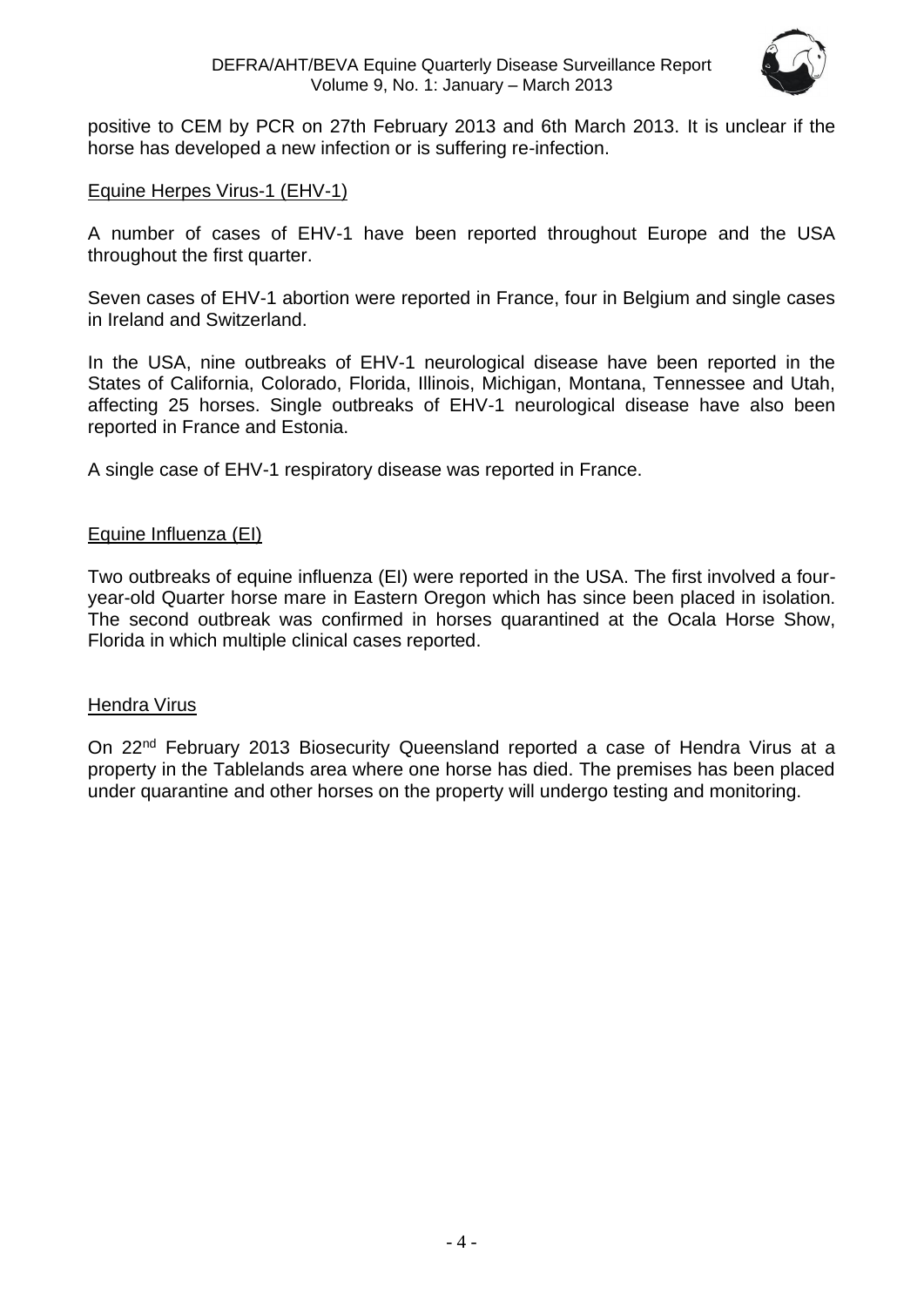

## **Focus article**

In this report we are pleased to include a focus article written by Richard Hopley from DEFRA Exotic Diseases Policy and Implementation, and Balazs Toth from the AHVLA Veterinary Exotic Notifiable Diseases Unit. The article provides an overview of the African Horse Sickness disease control strategy of Great Britain.

We reiterate that the views expressed in this focus article are the authors' own and should not be interpreted as official statements of Defra, BEVA or the AHT.

Access to all of the equine disease surveillance reports can be made on a dedicated page on the recently updated Animal Health Trust website at [http://www.aht.org.uk/cms](http://www.aht.org.uk/cms-display/disease_surveillance.html)[display/disease\\_surveillance.html](http://www.aht.org.uk/cms-display/disease_surveillance.html) or via the BEVA and Defra websites:

<http://www.beva.org.uk/news-and-events/news>

[http://archive.defra.gov.uk/foodfarm/farmanimal/diseases/vetsurveillance/reports/listing.ht](http://archive.defra.gov.uk/foodfarm/farmanimal/diseases/vetsurveillance/reports/listing.htm) [m](http://archive.defra.gov.uk/foodfarm/farmanimal/diseases/vetsurveillance/reports/listing.htm)

We would remind readers and their colleagues that a form is available on the AHT website for registration to receive reports free of charge, via e-mail, on a quarterly basis. The link for this registration form is available via

[http://www.aht.org.uk/equine\\_disease\\_registration.html.](http://www.aht.org.uk/equine_disease_registration.html)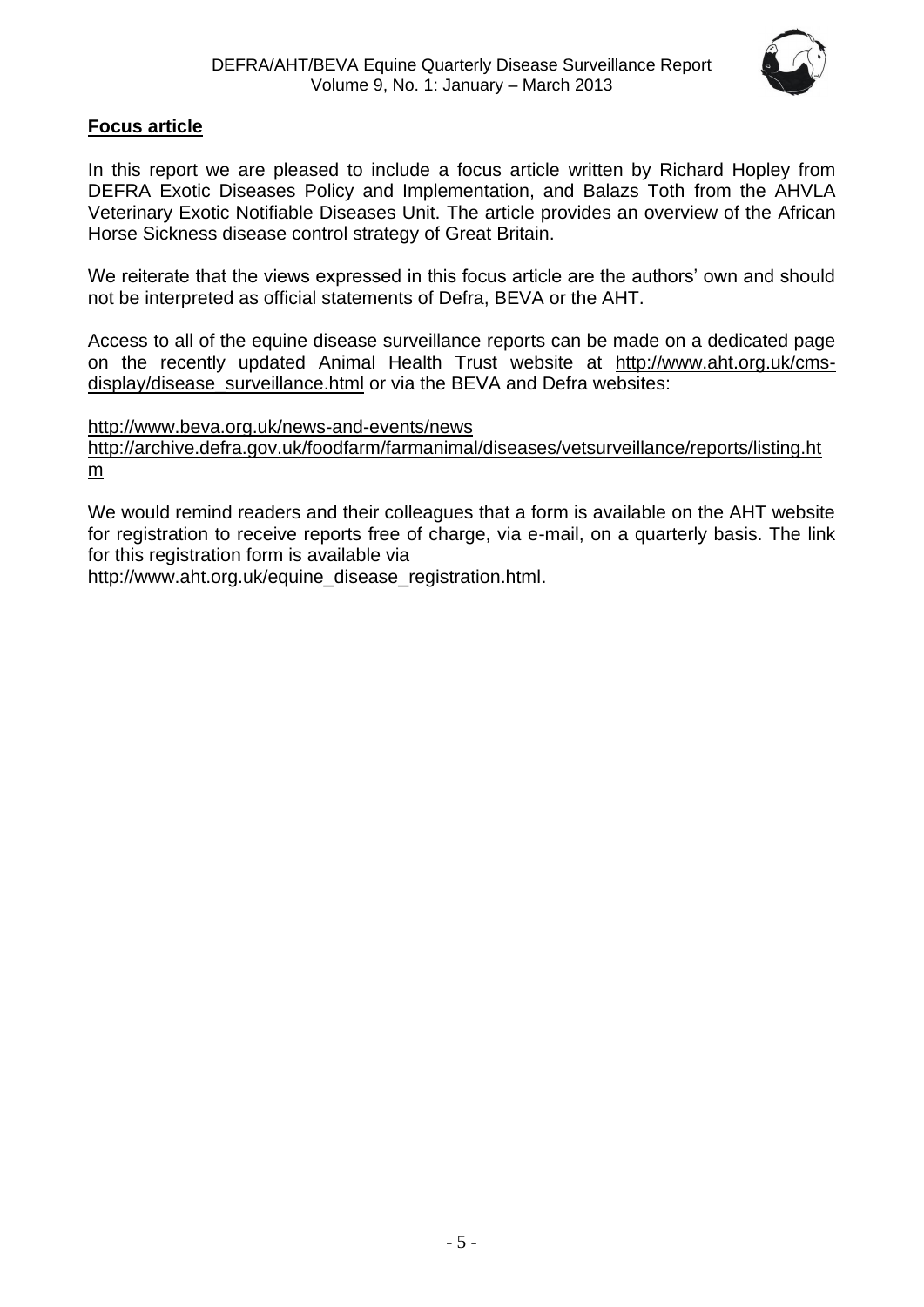

# **Virology Disease Report for the First Quarter of 2013**

The results of virological testing for January to March 2013 are summarised in Table 1 and include data relating to Equine Viral Arteritis (EVA), Equine Infectious Anaemia (EIA) and West Nile Virus (WNV) from the Animal Health Veterinary Laboratories Agency (AHVLA), Weybridge. The sample population for the AHVLA is different from that for the other contributing laboratories, as the AHVLA's tests are principally in relation to international trade (EVA and EIA). AHVLA now provides testing for WNV as part of clinical work up of neurological cases on specific request and provided the local regional AHVLA office has been informed.

| Table 1: Diagnostic virology sample throughput and positive results for the first quarter |  |
|-------------------------------------------------------------------------------------------|--|
| 2013                                                                                      |  |

|                            |                                           |                        | Number of                           |
|----------------------------|-------------------------------------------|------------------------|-------------------------------------|
|                            | <b>Number of</b><br><b>Samples Tested</b> | <b>Number Positive</b> | <b>Contributing</b><br>Laboratories |
| <b>Serological Tests</b>   |                                           |                        |                                     |
| <b>EVA ELISA</b>           | 5120                                      | 79#                    | 5                                   |
| <b>EVA VN</b>              | 1489                                      | $105*$                 | 3                                   |
| <b>AHVLA EVA VN</b>        | 632                                       | 25                     | 1                                   |
| EHV-1/-4 CF test           | 852                                       | $39*$                  | $\overline{2}$                      |
| EHV-3 VN test              | $\overline{2}$                            | $\Omega$               | 1                                   |
| ERV-A/-B CF test           | 104                                       | $1*$                   | 1                                   |
| Influenza HI test          | 127                                       | 0*                     | 1                                   |
| EIA (Coggins)              | 2083                                      | 0                      | 3                                   |
| <b>EIA ELISA</b>           | 3561                                      | 4                      | 4                                   |
| <b>AHVLA EIA (Coggins)</b> | 909                                       | $\Omega$               | 1                                   |
| AHVLA WNV (PRNT)           | 3                                         | $0^{**}$               | 1                                   |
| <b>Virus Detection</b>     |                                           |                        |                                     |
| EHV-1/-4 PCR               | 112                                       | 16                     | $\overline{2}$                      |
| EHV-2/-5 PCR               | 30                                        | 8                      | 1                                   |
| Influenza NP ELISA         | 60                                        | 0                      | $\overline{2}$                      |
| Influenza Directigen       | 146                                       | 0                      | $\overline{2}$                      |
| Influenza PCR              | 102                                       | $\overline{2}$         | 1                                   |
| Influenza VI in eggs       | $\overline{2}$                            | $\overline{2}$         | 1                                   |
| <b>AHVLA Influenza PCR</b> | 91                                        | 0                      | 1                                   |
| EHV VI                     | 275                                       | 42                     | 1                                   |
| <b>EVA VI/PCR</b>          | 3                                         | $\boldsymbol{0}$       | 1                                   |
| <b>AHVLA EVA VI/PCR</b>    | 12                                        | 0                      | 1                                   |
| Rotavirus                  | 59                                        | 14                     | 9                                   |

ELISA = enzyme-linked immunosorbent assay, VN = virus neutralisation, VLA = Animal Health Veterinary Laboratories Agency, CF = complement fixation,

HI = haemagglutination inhibition, Coggins = agar gel immuno diffusion test, PCR = polymerase chain reaction, NP = nucleoprotein,

VI = virus isolation, EVA = equine viral arteritis, EHV = equine herpes virus, ERV = equine rhinitis virus, EIA = equine infectious anaemia # = Seropositives include vaccinated stallions, \* = Diagnosed positive on basis of seroconversion between paired sera \*\* = Seropositve due to vaccination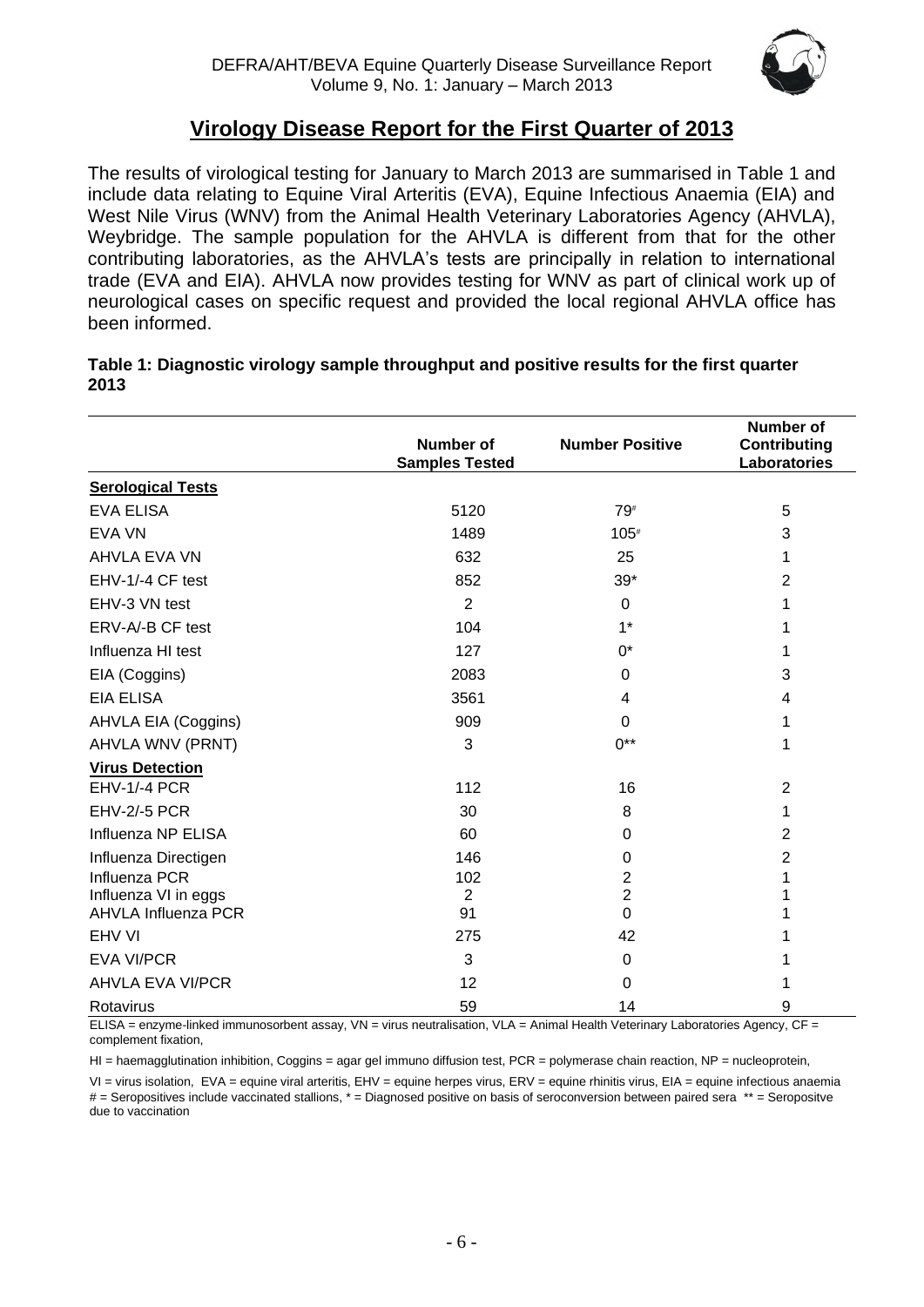

# <span id="page-6-0"></span>**Virological Diagnoses for the First Quarter of 2013**

## **Equine Influenza**

One outbreak of equine influenza (EI) was confirmed and reported in the first quarter.

On 12<sup>th</sup> February 2013, the Animal Health Trust confirmed equine influenza in two horses in Ayrshire, Scotland. Two vaccinated Dutch Warmblood horses showed clinical signs of pyrexia, anorexia, mucopurulent nasal discharge and a cough and diagnoses were made by qPCR on nasopharyngeal swabs. Both horses had recently been imported from the Netherlands. The viral isolates are Clade 2 of the Florida H3N8 sublineage and are very similar to sequenced viruses isolated from previous outbreaks of EI on the continent.

#### **Equine Herpes Virus-1 - neurological disease**

Eight outbreaks of equine herpes virus-1 (EHV-1) neurological disease were confirmed and reported in this quarter by the Animal Health Trust. In all cases positive diagnoses were made by PCR testing of nasopharyngeal swabs.

Seven outbreaks of EHV-1 have been confirmed in the West of England. The first outbreak occurred on 15th January 2013 in a non-vaccinated Thoroughbred horse was affected that showed mild neurological signs. Eleven in-contact horses were identified. On 31<sup>st</sup> January a second outbreak was confirmed in an eleven year old hunter horse and a ten year old Thoroughbred. Both horses showed neurological signs. Additional cases of EHV-1 were confirmed on  $7<sup>th</sup>$  March in a non-Thoroughbred competition horse that had been euthanased. One other horse from the same yard showed mild ataxia and two others, pyrexia.

On 16<sup>th</sup> March EHV-1 was confirmed in a non-Thoroughbred competition horse and subsequent serological testing showed infection among several horses that had shared a common airspace with the affected horse. Epidemiological testing has highlighted that a horse from the premises confirmed with EHV-1 on  $31<sup>st</sup>$  January, was moved to this premises ten days previously against veterinary advice. The horse had also been taken to a hunt meeting after which another case of EHV-1 was confirmed on 19<sup>th</sup> March in Wiltshire. The affected horse had attended the same hunt meeting and presented with poor performance. EHV-1 was confirmed on 21<sup>st</sup> March in one further horse that also attended the same hunt meeting. The affected horse was an eleven year old non-Thoroughbred gelding that showed clinical signs of pyrexia, cough and serous nasal discharge. Three in-contact horses were identified.

One further outbreak of EHV-1 was confirmed in Gloucestershire on 21<sup>st</sup> March 2013. Four in-contact horses underwent testing, one of which tested positive on virus isolation.

<span id="page-6-1"></span>In addition to the West of England, the East of England has also been affected by EHV-1. A single fatal case of EHV-1 neurological disease occurred on 22nd January 2013 in a non-vaccinated Thoroughbred horse.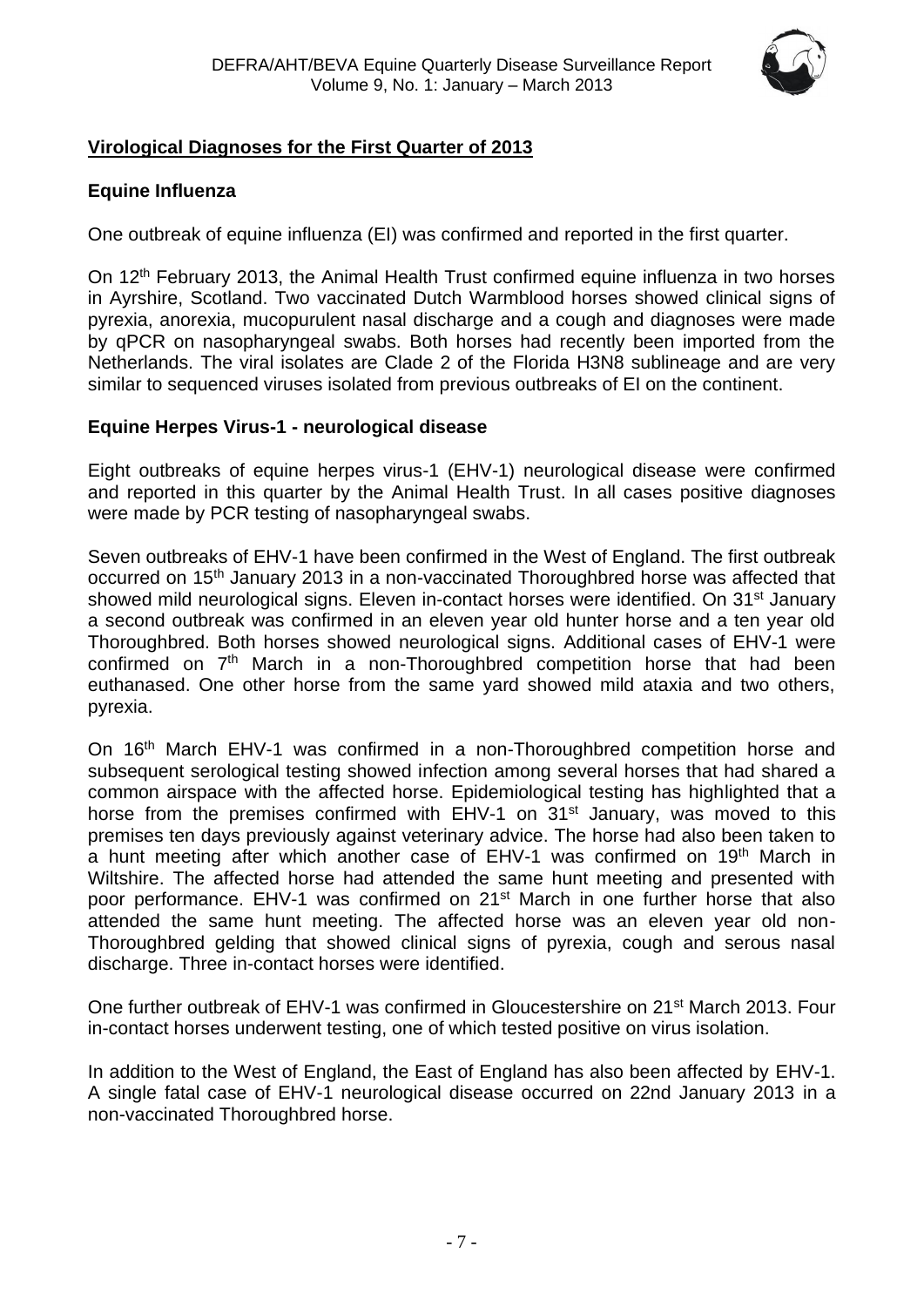

# **Equine Herpes Virus-1 - respiratory disease**

Three outbreaks of EHV-1 respiratory disease were confirmed by the Animal Health Trust in this quarter. Diagnoses were made by PCR testing of nasopharyngeal swabs.

The first outbreak occurred on 15<sup>th</sup> February 2013 and involved a donkey from the South West of England that showed clinical signs of nasal discharge and a cough. One other donkey showed similar clinical signs. The second outbreak occurred in Buckinghamshire on 21st February 2013 where one horse showed clinical signs of nasal discharge. The final case occurred on 25th March 2013 in Aberdeenshire where an 11 year old Warmblood gelding showed clinical signs of a cough and bilateral nasal discharge. One other horse showed similar clinical signs.

# **Equine Herpes Virus-1 - abortion and neonatal deaths**

Six outbreaks of abortion and two cases of neonatal death were confirmed in the first quarter. In all cases diagnoses were made by PCR of fetal or foal tissues and control measures were undertaken in accordance with the HBLB Codes of Practice.

On 31<sup>st</sup> January and 4<sup>th</sup> February 2013 single cases of EHV-1 abortion were reported in vaccinated mares from separate studs in Suffolk. On 8<sup>th</sup> March 2013 EHV-1 was confirmed in Cambridgeshire as the cause of death in a neonatal Thoroughbred foal that died shortly after birth. Three days later an EHV-1 abortion was confirmed at the same premises in a vaccinated mare that had been in close contact with the first case.

An EHV-1 abortion was reported in Aberdeenshire in an unvaccinated Thoroughbred mare on 13th March 2013 and two in-contact mares were identified. Two further EHV-1 abortions occurred on two different premises in Suffolk on 15<sup>th</sup> March and 25<sup>th</sup> March 2013. Single abortions affecting vaccinated mares occurred in both cases. The final case occurred on  $26<sup>th</sup>$  March 2013 in Suffolk in which a vaccinated mare foaled a live foal at full term however the foal died shortly after birth.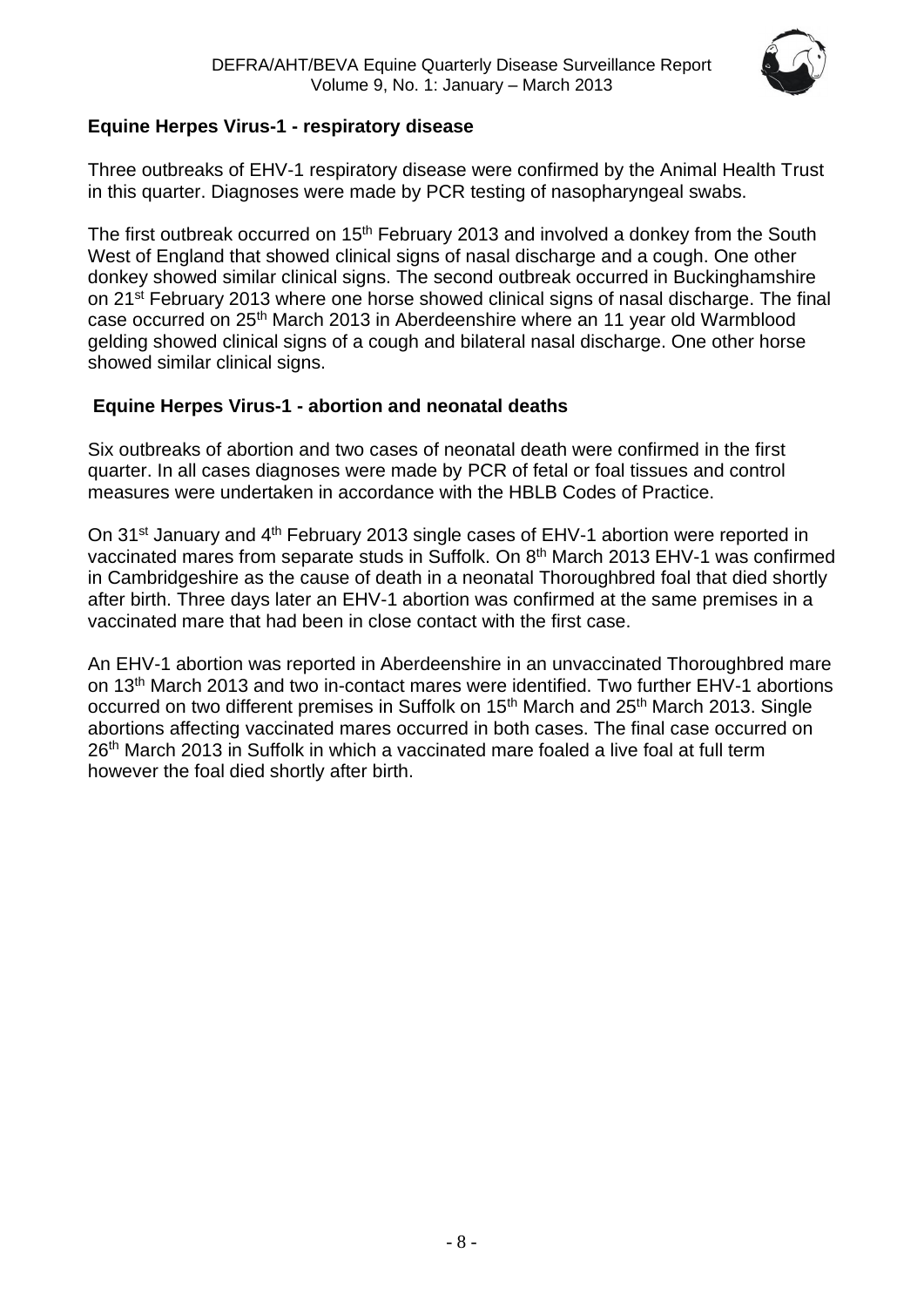

# **Focus Article: African Horse Sickness – the Disease Control Strategy of Great Britain**

**Richard Hopley, DEFRA Exotic Diseases Policy and Implementation, London Balazs Toth MRCVS, AHVLA Veterinary Exotic Notifiable Diseases Unit, London**

## **The disease – Government's Reasons for Intervention**

African Horse Sickness (AHS) is an exotic animal disease, which is internationally recognised as having the potential to cause severe damage to the equine industry through direct losses of susceptible animals, damage to related industries, and trade.

AHS is a fatal and infectious disease spread by certain species of midges, affecting horses, mules, donkeys and other equidae. The fatality rate in horses is very high, with severe clinical disease followed shortly by death in up to 95 per cent of those infected. Donkeys are more resistant to the disease, with less severe clinical signs and death expected in around 5 to 10 per cent of cases. African horse sickness is endemic in sub-Saharan Africa, and has also spread to Morocco and the Middle East.

## **New Legislation**

New legislation in England and Scotland, with equivalent legislation expected shortly in Wales, provides Government with the legal powers to tackle outbreaks of AHS in Great Britain. The new African Horse Sickness (England) Regulations 2012<sup>1</sup> and African Horse Sickness (Scotland) Order 2012<sup>2</sup> provide effective and proportionate controls in line with the requirements of European legislation. They also allows the necessary flexibility required to adapt to the range of possible disease scenarios. The new Regulations are seen as a crucial step in improving our preparedness for this disease.

The Regulations themselves are published online and available for download from the legislation.gov.uk website.

## **What is a Disease Control Strategy and what does it do?**

In parallel to the Regulations, a Great Britain Control Strategy document was drawn up by a group with members from the equine industry, academia, research organisations and the Government. It compliments the Regulations by explaining how the legal powers will be used in the event of an outbreak and by putting the regulations into easily understandable terms so that everyone can understand how Government will control an outbreak of AHS. It sets out procedures to be followed and restrictions that apply in the event of a suspected or confirmed outbreak of AHS. The document is published on the Gov.uk website.<sup>3</sup>

#### **Options to be considered during the time of disease freedom and when disease appears in another European country or a third country**

The disease is considered endemic in a number of African countries and cannot be currently found in Europe, although the disease has been recorded previously in Spain (1966, 1987-90), Portugal (1989) and Cyprus (1969).

In case the disease would appear outside of the area of its current geographical distribution, additional trade safeguard measures would be implemented to prevent further spread of the disease. The Control Strategy also recommends communications campaigns to raise stakeholder awareness of the clinical signs of the disease as well as stepping up surveillance activities in animals, vectors and meteorology.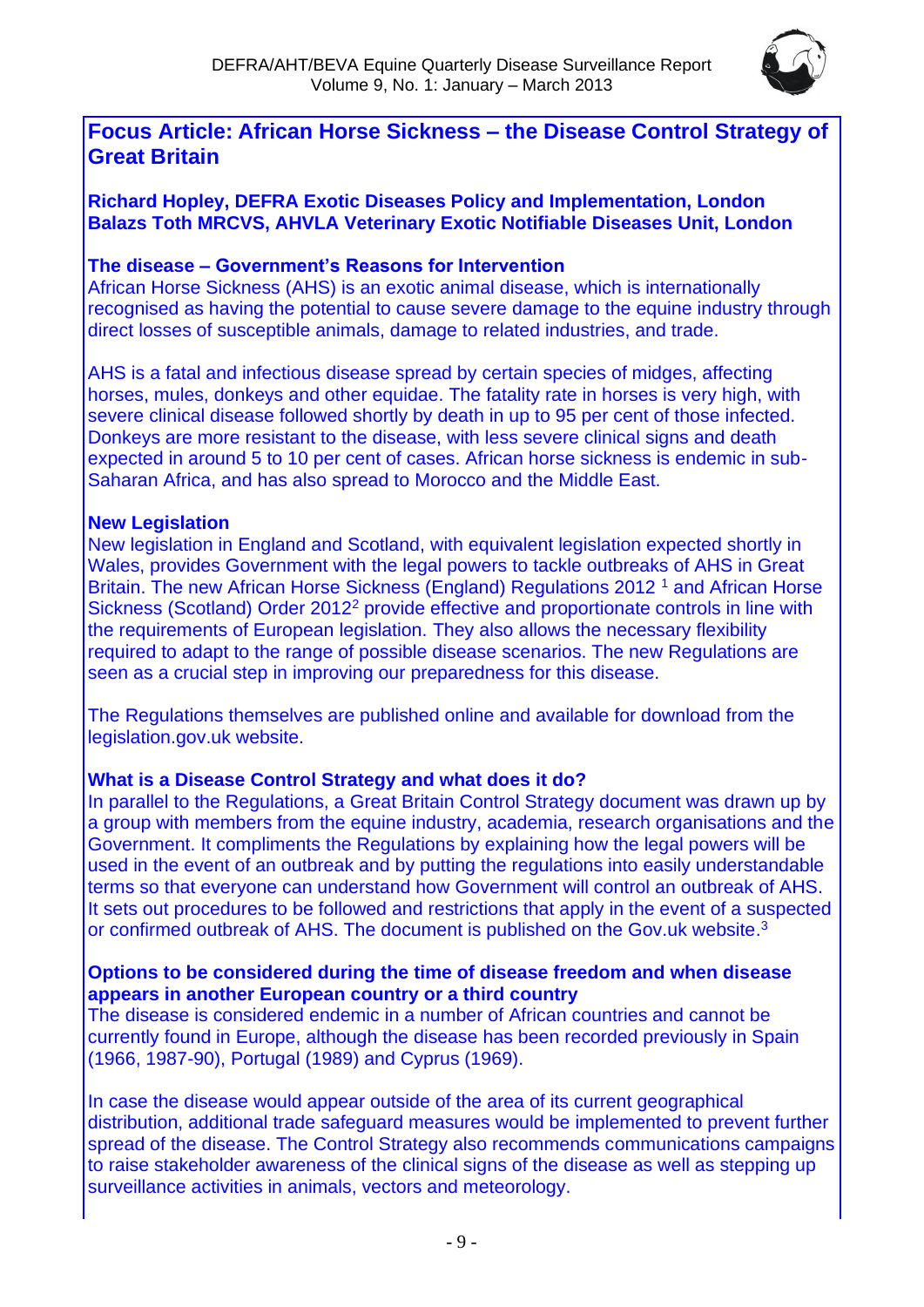

## **What happens if AHS is suspected within Great Britain?**

AHS is a notifiable disease and therefore any person (e.g. veterinary surgeon, owner, keeper etc.) who suspects AHS infection in a live equidae or its carcase, must immediately notify their local AHVLA Office. The contact details to the regional AHVLA Offices can be found online<sup>4</sup>. The Control Strategy gives a detailed description of the procedure to be followed when following up a reported suspicion of disease.

Following a report of suspected AHS on a premises, a Veterinary Officer will attend the premises and carry out a veterinary inquiry, if possible involving the owner or keeper of the animal and any veterinary surgeons looking after the suspect case.

For the duration of the investigation, the affected premises will be placed under official restrictions that serve as additional biosecurity measures preventing disease spread from a potentially infected place.

In some cases, the suspicion of AHS can be ruled out based on the findings of the inquiry. If however this is not the case, samples will be taken from the animal(s) and they will be couriered to an official testing laboratory. Restrictions will only be lifted from a premises if the outcome of the investigation is confirmed as negative by the AHVLA.

## **Confirmation of African Horse Sickness in Great Britain**

Confirmation of the presence of AHS in a previously disease free country is based on laboratory test results and may involve a consultation of disease experts. Once disease is confirmed, domestic stakeholder groups and international organisations (OIE and EU) are informed.

In order to limit the spread of the disease and regain disease freedom as soon as possible, a range of disease control measures is described in the Strategy. As much as possible, these measures take into account the vector-borne nature of the disease and also the specifics of the susceptible animal population – equidae.

## **What measures can be used to limit the effects of the disease and to ultimately regain disease free status?**

Upon confirmation of disease, large zones are placed around infected premises (IP). The inner ("control") zone will be at least 20 km in radius. It is included in the "protection zone" that has a minimum of 100 km radius around the IP, which again is included in the "surveillance zone" that goes at least a further 50 kilometres beyond the limits of the protection zone. The three zones together are sometimes called the "restricted zone". Multiple infected premises (IPs) will trigger multiple, sometimes overlapping zones.

The most important difference a "zone" brings is a restriction on movements. In the Control Zone no equidae movements will be allowed except under the authority of a licence. Movements of equidae may be allowed out of the Protection and Surveillance Zones to an area outside of all zones under the authority of a licence only. Movement within either zone PZ or SZ may be permissible, except where the horse shows clinical signs of African horse sickness on the day of move.

Apart from zoning, there are a range of further disease control measures described in the Control Strategy that would be applied on the infected premises and in the various zones around them. However, the involvement of an insect vector makes the control efforts more difficult.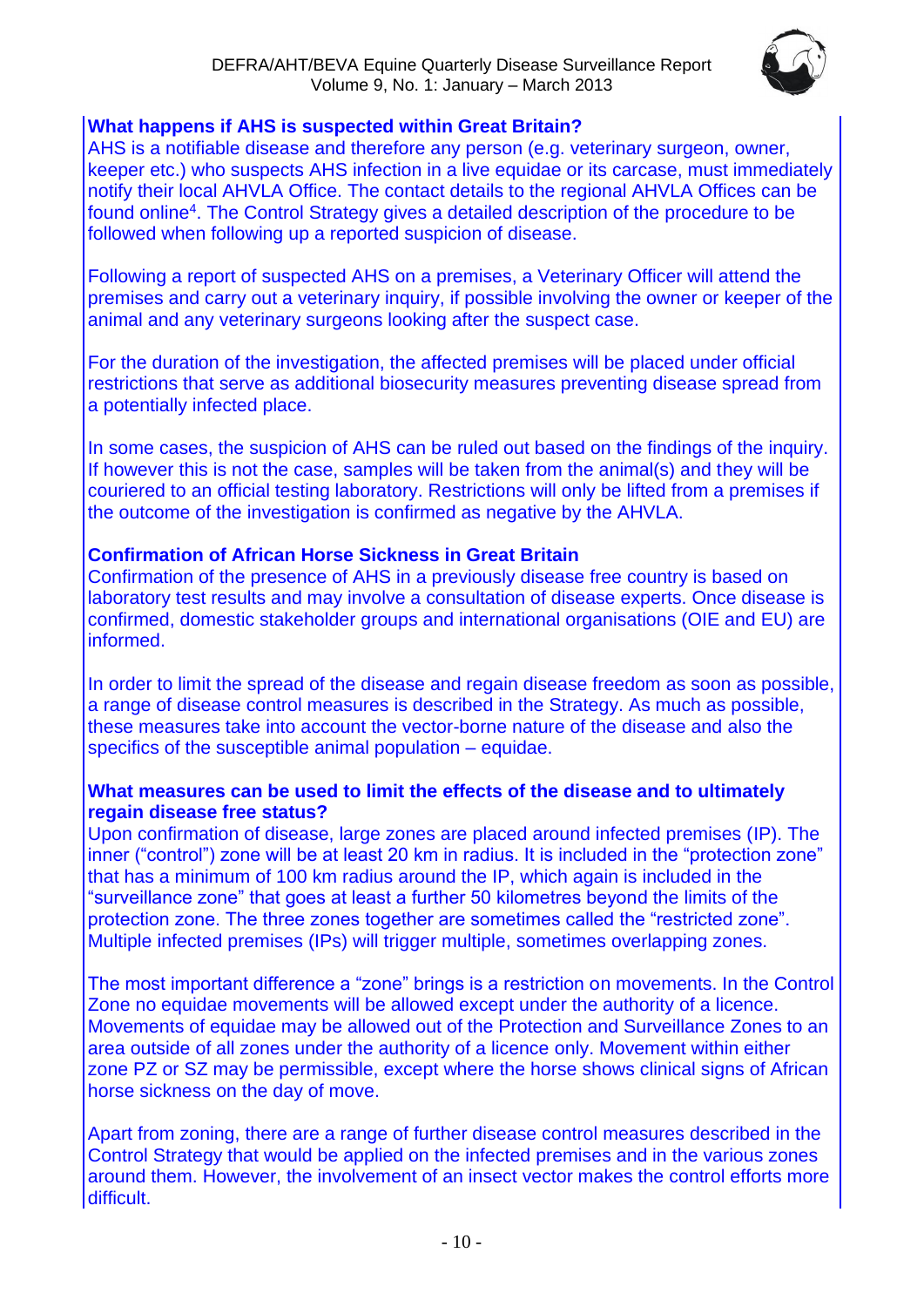

In the early stages of the outbreak, Government will act rapidly to try to prevent the establishment of disease circulation in the vector population by euthanising infected horses. This however will only be done at the initial stage of an outbreak and only if it brings an epidemiological benefit.

If the outbreak cannot be stopped using this approach, killing further horses may not be the most appropriate or beneficial approach. In this situation Government, with the support of disease experts will focus efforts on other measures such as vector control, movement restrictions and possible vaccination.

Owners and keepers of equidae also have a vital role in the disease control efforts by complying with the various movement restrictions and applying the required level of biosecurity and vector control.

#### **Will Government pay compensation for horses that are killed?**

The new legislation provides for Government compensation to be paid for horses killed for disease control purposes, if they are killed but are later tested negative for the virus. No compensation is payable however for horses that are infected with AHS and are tested positive by the National Reference Laboratory for AHS. The compensation for a horse will be the value of the horse immediately before it was killed, but will not exceed £2500 in any case. Further details about how the value of the horse is established can be found in the Strategy.

#### **The use of vaccination**

Vaccination is currently prohibited in the whole of the European Union and it can only be practised as a disease eradication measure with the agreement of the European Commission and the other Member States. No AHS vaccine is currently authorised by the Veterinary Medicines Directorate for use in Great Britain. However, the option to use vaccination as an emergency measure would be considered and vaccines may be sourced once the serotype of the AHS virus causing the outbreak is known. The Chief Veterinary Officer of the UK may permit the use of an unauthorised vaccine on an emergency basis.

Vaccination requires compliance with keepers of equidae and is also associated with further temporary restrictions as detailed by the Control Strategy.

Further work is being done on AHS vaccines with the aim to develop more advanced vaccines allowing the use of the so-called "DIVA Strategy" – by differentiating infected and vaccinated animals by laboratory testing.

#### **How does a country become "disease free" again to allow unrestricted movements and the resumption of trade?**

In order to regain disease freedom, the Government needs to gather and present a robust evidence base using surveillance data to demonstrate that AHS is no longer present in Great Britain. This may take some considerable time and effort and countries outside the EU may require further guarantees. The surveillance needs to include domestic equidae, vectors and non-captive equidae as well.

In case vaccination was used, the zones and restrictions must remain in place for at least 12 months after completion of the last vaccination.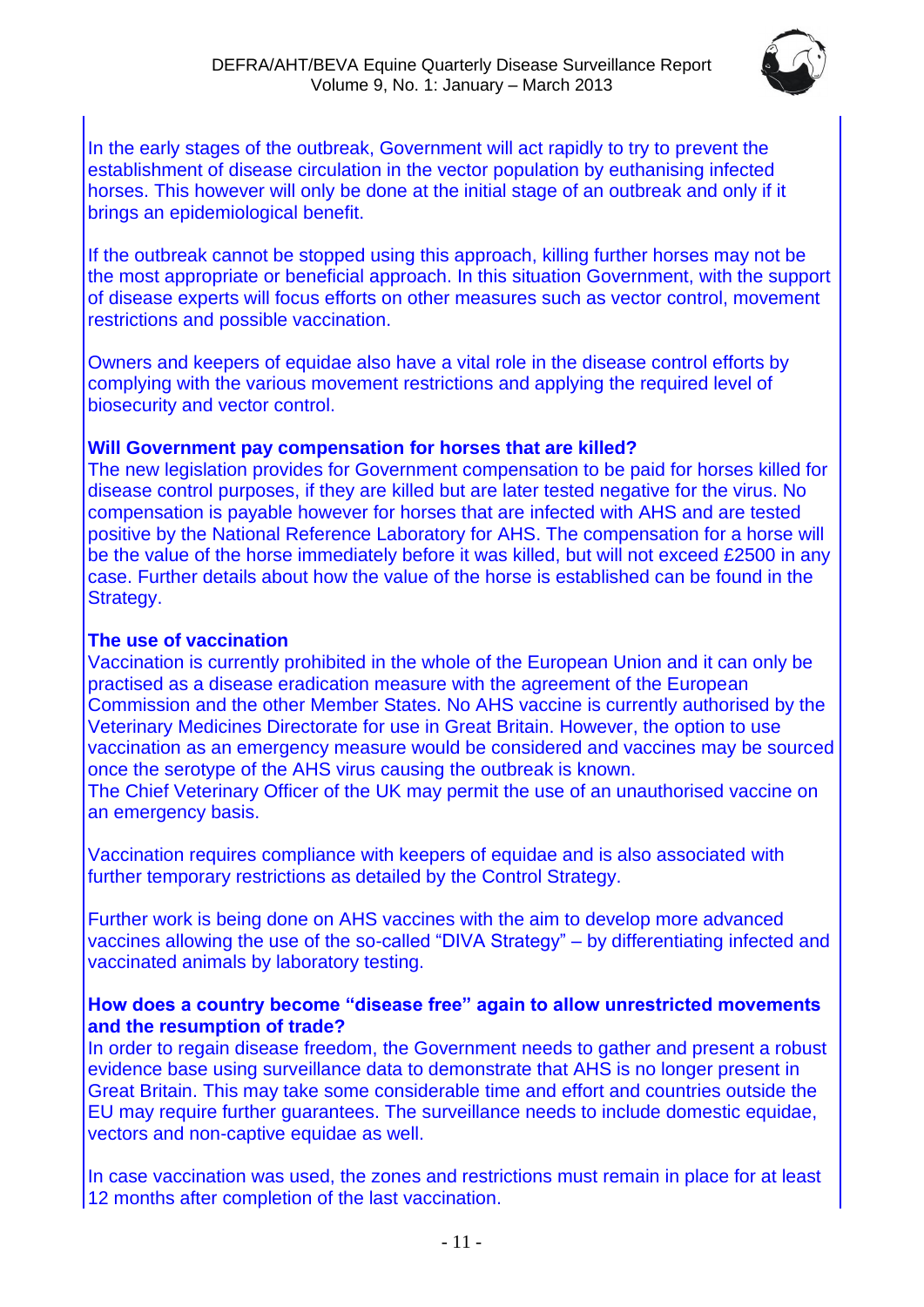

The above short description of the various disease control efforts highlights the high burden AHS would have on Great Britain and the need for all involved to be aware of the importance of keeping disease out by following transport rules and keeping high standards of biosecurity but also to contact AHVLA immediately if the suspicion of AHS arises.

<sup>1</sup> <http://www.legislation.gov.uk/uksi/2012/2629/made>

<sup>2</sup> <http://www.legislation.gov.uk/ssi/2012/178/contents/made>

<sup>3</sup> <https://www.gov.uk/government/publications/african-horse-sickness-control-strategy>

<sup>4</sup> <http://www.defra.gov.uk/ahvla-en/disease-control/reporting-suspicions/>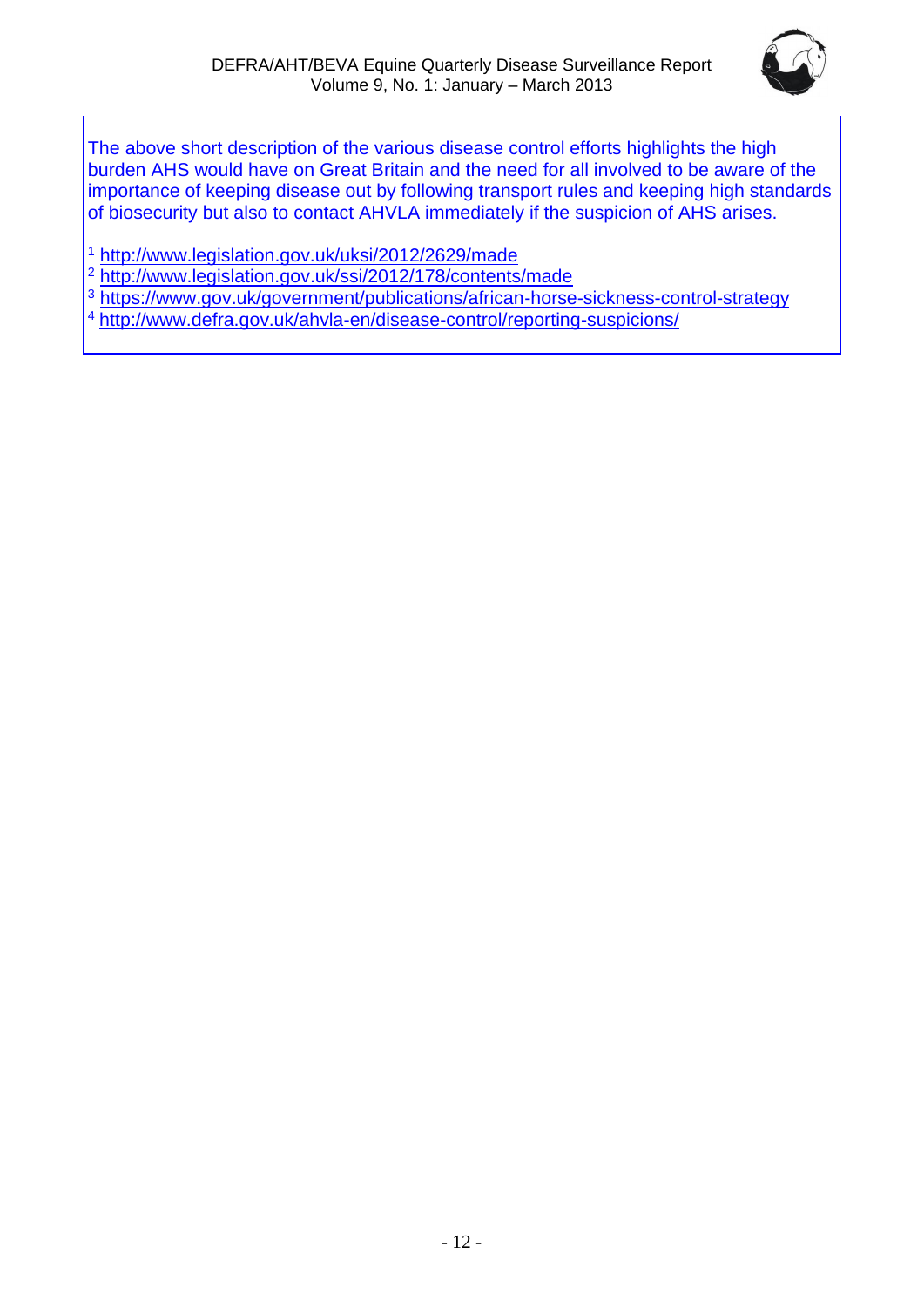

# **Bacteriology Disease Report for the First Quarter 2013**

A summary of the diagnostic bacteriology testing undertaken by different contributing laboratories is presented in Table 2. For contagious equine metritis (CEM) all 29 HBLB approved laboratories in the UK contributed data.

#### AHVLA CEMO Data for the period January to March 2013

We are again pleased to include data relating to CEM testing from the Animal Health Veterinary Laboratories Agency (AHVLA), in this quarterly report. The sample population for the AHVLA is different from that for the other contributing laboratories as the AHVLA tests are principally in relation to international trade and/or outbreak investigations.

#### **Strangles**

Strangles remains endemic in the UK, especially among parts of the non-Thoroughbred horse population. Diagnoses are confirmed in the UK based on traditional culture of *S. equi* and qPCR on respiratory samples and/or seroconversion using a serological ELISA.

#### **Table 2: Diagnostic bacteriology sample throughput and positive results for the first quarter 2013**

|                                              | <b>Number of</b> | <b>Number</b>   | <b>Number of</b>    |
|----------------------------------------------|------------------|-----------------|---------------------|
|                                              | <b>Samples</b>   | <b>Positive</b> | Contributing        |
|                                              | Tested           |                 | <b>Laboratories</b> |
| <b>CEMO (HBLB)</b>                           | 10575            | $\Omega$        | 29                  |
| <b>CEMO (AHVLA)</b>                          | 503              | 0               |                     |
| Klebsiella pneumoniae#                       | 107271           |                 | 29                  |
| Pseudomonas aeruginosa                       | 107001           | 44              | 29                  |
| Strangles*culture                            | 1248             | 125             | 20                  |
| <b>Strangles PCR</b>                         | 515              | 65              | $\overline{2}$      |
| <b>Strangles ELISA</b>                       | 1443             | $313^2$         | $\overline{2}$      |
| <b>Salmonellosis</b>                         | 435              | 20              | 18                  |
| <b>MRSA</b>                                  | 540              |                 | 11                  |
| <b>Clostridium perfringens</b>               | 189              | 10              | 8                   |
| <b>Clostridium difficile (toxin by ELISA</b> |                  |                 |                     |
| or immunochromatography)                     | 195              | 10              | 10                  |
| <b>Borrelia (by ELISA)</b>                   | 20               |                 |                     |
| <b>Rhodococcus equi culture/PCR</b>          | 786              | 6               | 9                   |
| Lawsonia intracellularis**culture/PCR        | 28               | 8               | 5                   |

CEMO = contagious equine metritis organism (*Taylorella equigenitalis*); HBLB = HBLB accredited laboratories; # = capsule type 1,2,5; AHVLA = AHVLA reference laboratory**; \****Streptococcus equi* subsp*. equi*; MRSA = methicillin resistant *Staphylococcus aureus.* \*\* Lawsonia intracellularis identified using PCR applied to faeces; <sup>1</sup> reproductive tract samples only; <sup>2</sup> seropositivity may be attributed to disease exposure, vaccination, infection and carrier states.

#### AHVLA *Salmonella* results

From the incidents involving strains typed by the AHVLA the serovars/phagetypes reported were *S*. Butantan (2 samples), *S*. Enteritidis PT20 (1), *S*. Stourbridge (1), *S*. Typhimurium DT104 (1), *S.* Typhimurium DT12 and *S.* Typhimurium U323 (1). For more information from AHVLA about *Salmonella* in the UK, please visit [http://vla.defra.gov.uk/reports/rep\\_salm\\_rep11.htm.](http://vla.defra.gov.uk/reports/rep_salm_rep11.htm)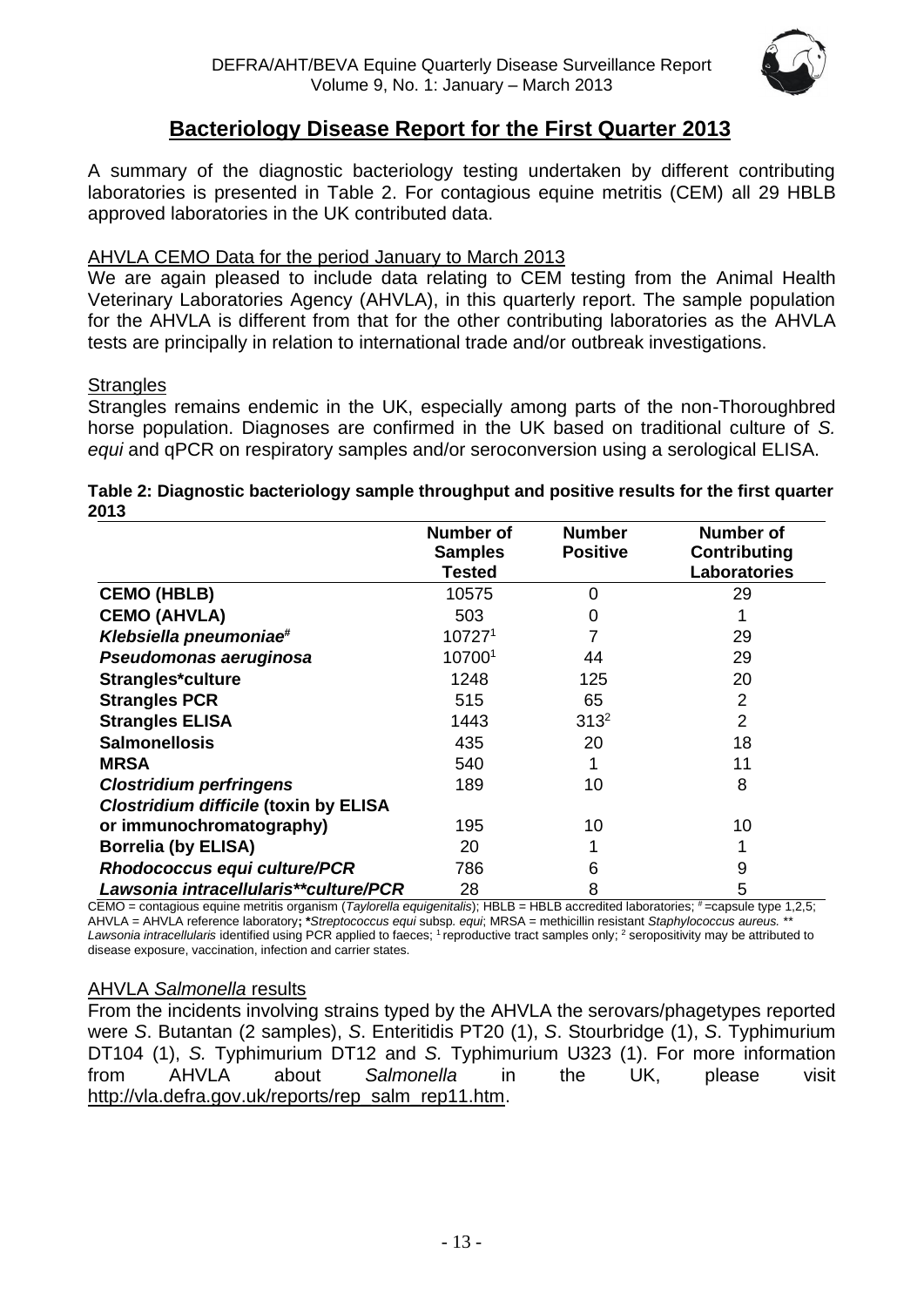

# **Toxic and Parasitic Disease Report for the First Quarter 2013**

<span id="page-13-0"></span>A summary of diagnostic toxicosis and parasitology testing undertaken by contributing laboratories is presented in Tables 3 and 4 respectively. Results for toxicosis are based on histopathologically confirmed evidence of disease only (where applicable).

#### **Table 3: Diagnostic toxicosis sample throughput and positive results for the first quarter 2013**

|                       | Number of<br><b>Samples</b><br><b>Tested</b> | <b>Number</b><br><b>Positive</b> | <b>Number of</b><br>Contributing<br>Laboratories |
|-----------------------|----------------------------------------------|----------------------------------|--------------------------------------------------|
| <b>Grass Sickness</b> | 10                                           |                                  |                                                  |
| Hepatic toxicoses     | 16                                           |                                  |                                                  |
| Atypical myopathy     |                                              |                                  | $2^*$                                            |
| Tetanus               |                                              |                                  |                                                  |

\*Includes contributing laboratories with no cases submitted

|      | Table 4: Diagnostic parasitology sample throughput and positive results for the first quarter |
|------|-----------------------------------------------------------------------------------------------|
| 2013 |                                                                                               |

|                                  | <b>Number of</b><br><b>Samples</b><br><b>Tested</b> | <b>Number</b><br><b>Positive</b> | <b>Number of</b><br><b>Contributing</b><br>Laboratories |
|----------------------------------|-----------------------------------------------------|----------------------------------|---------------------------------------------------------|
| <b>Endoparasites</b>             |                                                     |                                  |                                                         |
| Ascarids                         | 3787                                                | 81                               | 22                                                      |
| Cyathostomes                     | 2127                                                | 541                              | $\overline{7}$                                          |
| Dictyocaulus                     | 1126                                                | 6                                | 14                                                      |
| <b>Strongyles</b>                | 4989                                                | 1797                             | 26                                                      |
| Tapeworms (ELISA based testing)  | 81                                                  | 32                               | 6                                                       |
| Tapeworms (Faecal exam)          | 2492                                                | 36                               | 11                                                      |
| Trichostrongylus                 | 62                                                  | 1                                | 1                                                       |
| Strongyloides                    | 3207                                                | 607                              | 21                                                      |
| Oxyuris equi                     | 126                                                 | 3                                | 4                                                       |
| Fasciola                         | 128                                                 | 7                                | $\overline{4}$                                          |
| Coccidia                         | 42                                                  | $\overline{2}$                   | $\overline{2}$                                          |
| Cryptosporidia                   | $\overline{2}$                                      | 0                                | 1                                                       |
| AHVLA Theileria equi (CFT)*      | 72                                                  | 9                                |                                                         |
| AHVLA Theileria equi (IFAT)**    | 173                                                 | 17                               |                                                         |
| AHVLA Theileria equi (cELISA)*** | 180                                                 | 20                               |                                                         |
| AHVLA Babesia caballi (CFT)*     | 72                                                  | 1                                |                                                         |
| AHVLA Babesia caballi (IFAT)**   | 156                                                 | $\overline{2}$                   |                                                         |
| AHVLA Babesia caballi(cELISA)*** | 180                                                 | $\overline{0}$                   | 1                                                       |
| <b>Ectoparasites</b>             |                                                     |                                  |                                                         |
| <b>Mites</b>                     | 17                                                  | $\mathbf 0$                      | 1                                                       |
| Lice                             | 395                                                 | 4                                | 19                                                      |
| Ringworm                         | 497                                                 | 31                               | 24                                                      |
| Dermatophilus                    | 243                                                 | 24                               | 15                                                      |
| Candida                          | 45                                                  | $\mathbf 0$                      | $\overline{2}$                                          |

\*Complement Fixation Test; CFT suspect/positive samples are tested in IFAT test

\*\*Indirect Fluorescent Antibody Test; \*\*\*competitive Enzyme-linked immunosorbent assay; positive cELISA results are not undergoing confirmatory testing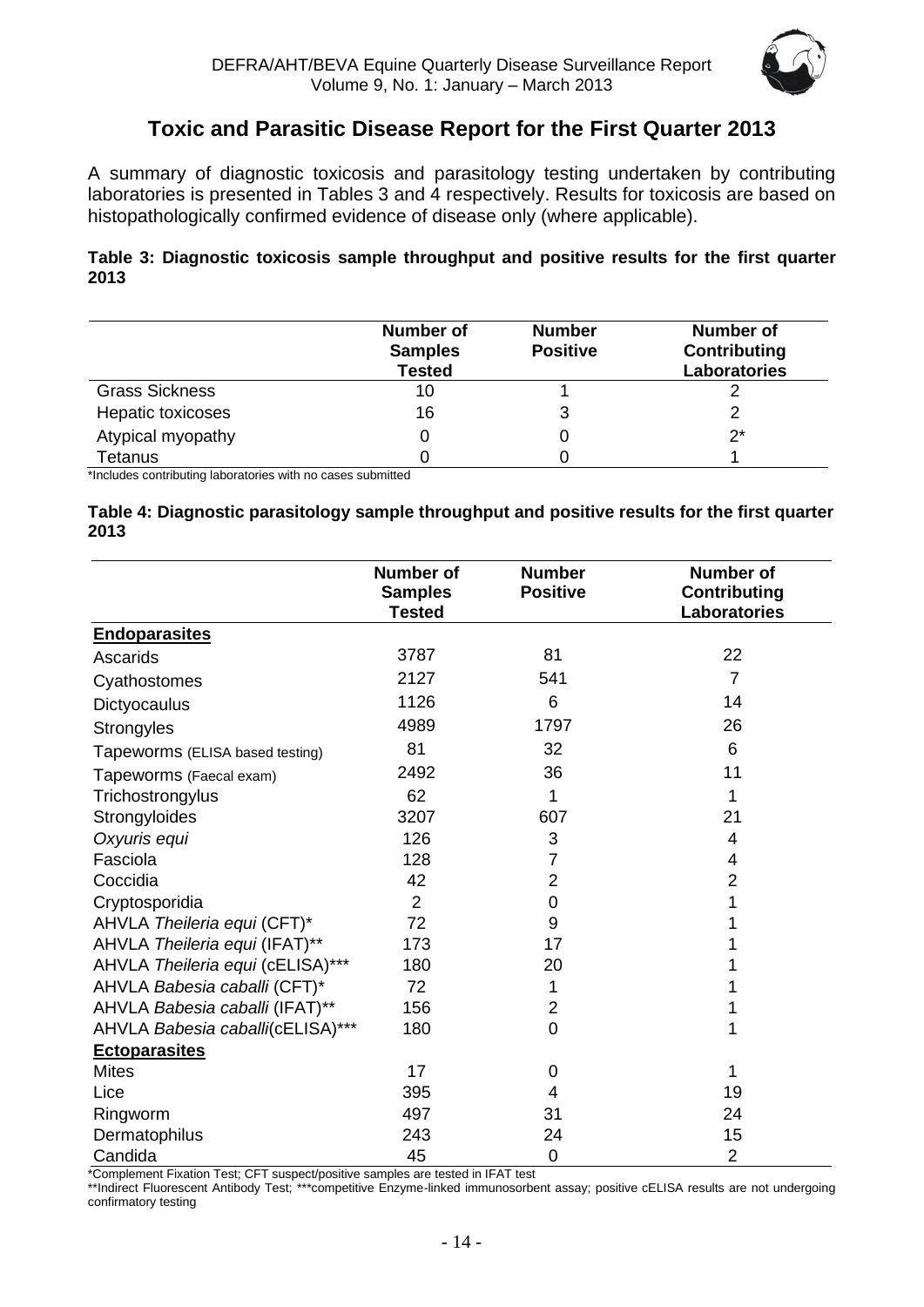

#### Grass sickness surveillance data [\(www.equinegrasssickness.co.uk\)](http://www.equinegrasssickness.co.uk/)

Only three cases of equine grass sickness (EGS) cases have been reported during the first quarter of 2013 (January – March). Of these, two cases occurred in England, and location was not reported for the third case. All affected horses were mares ranging from 9 – 17 years of age. Two cases diagnosed with the acute and subacute clinical forms were euthanased. Diagnosis of the acute case was confirmed by histopathological examination of an ileal biopsy obtained via laparotomy, while diagnosis of the subacute case was made by veterinary clinical examination alone. The remaining case diagnosed with chronic EGS, by veterinary clinical examination, was reported to have survived to date.

It should be noted that the grass sickness surveillance scheme receives data from a wider population in comparison to the data presented in Table 3 and different diagnostic criteria were used.

The nationwide EGS surveillance scheme was established in spring 2008 to facilitate the investigation of changes in geographic distribution and incidence of the disease in Great Britain. Data gathered by this scheme is collated in a strictly confidential database, and will be an invaluable resource in the development of proposed vaccination field trials of a Clostridium botulinum type C toxoid vaccine. Unfortunately, the number of cases reported to the scheme each year is decreasing. Therefore we would encourage both horse owners and veterinary surgeons to report any cases of EGS by contacting Jo Ireland at the Animal Health Trust (email jo.ireland@aht.org.uk). Further information is also available at www.equinegrasssickness.co.uk where questionnaires, collecting data on both affected premises and individual cases, can be viewed and completed online.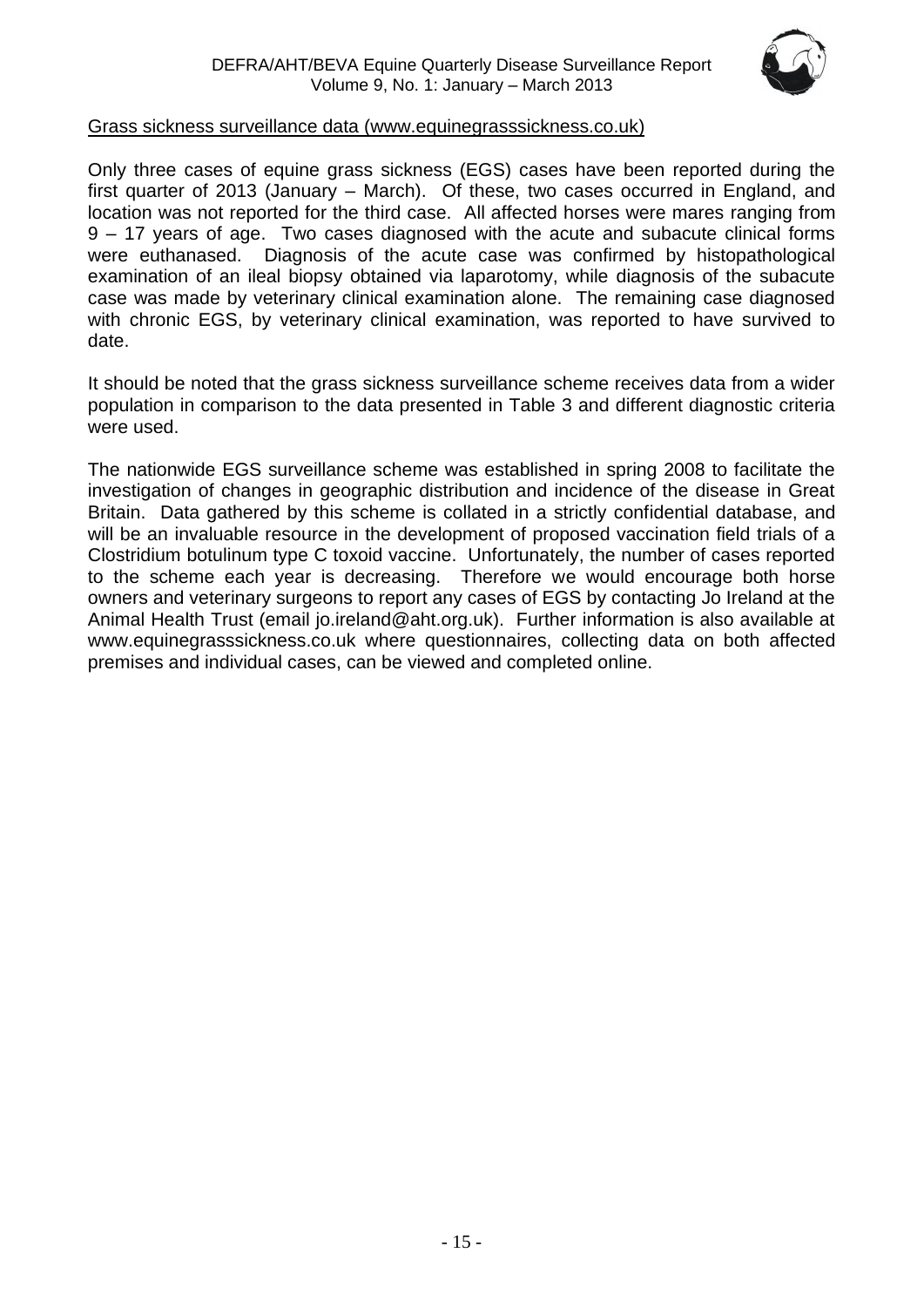

# **Report on Post-mortem Examinations for the First Quarter 2013**

# <span id="page-15-0"></span>**East Anglia**

*A total of 72 cases were examined including 45 aborted fetuses.*

Of the aborted fetuses examined, there were thirteen cases of umbilical cord torsion, Equine Herpes Virus-1 (EHV-1) was isolated in eight cases, four cases of placentitis and two cases of premature placental separation. In addition there were five cases of hypoxia, two cases of meconium inhalation and single cases of hepatoblastoma, hydrops amnii, severe hydrocephalus and a case of urine retention and bladder distension. The cause of death could not be determined in six cases.

Five neonatal deaths were investigated, comprising three cases of dystocia, and single cases of bronchopneumonia and EHV-1.

Two neurological cases were examined. The first involved a nine year old Thoroughbred gelding that was euthanased following sudden onset ataxia and facial paralysis. The second horse examined was a seven year old Warmblood gelding from the West Country that was euthanased following the onset of ataxia. EHV-1 was isolated from both cases.

Five horses were examined following gastrointestinal disease. Single cases of severe parasitism, caecal rupture, pedunculated lipoma, colonic adhesions and epiploic foramen strangulation were identified.

Two respiratory cases were reported. Post-mortem examination of the first case revealed a diaphragmatic rupture and the second case involved a foal that suffered aspiration pneumonia.

One cardiac case was examined in which a Thoroughbred filly was euthanased following respiratory distress. Acute congestive left-sided heart failure leading to pulmonary congestion and oedema was determined as the cause of death.

A case of neoplasia was reported in which a diagnosis of lymphosarcoma was made.

Eight musculoskeletal cases were examined. Single cases of bilateral proximal phalanx fracture, comminuted proximal phalanx fracture, a fracture to the left proximal humerus, a septic joint, arthritis and bilateral laminitis were reported. Further cases comprised a focal spinal column cyst with spinal cord malacia and haemorrhages into the dura mater were reported in the final case.

Three other cases were reported. The first case comprised a thirteen year old Thoroughbred cross mare that was euthanased following weight loss and epistaxis. The clinical signs were believed to have been caused by a clotting disorder. The second case suffered an abdominal haemorrhage caused by a uterine artery rupture and a cause of death could not be established for the final case.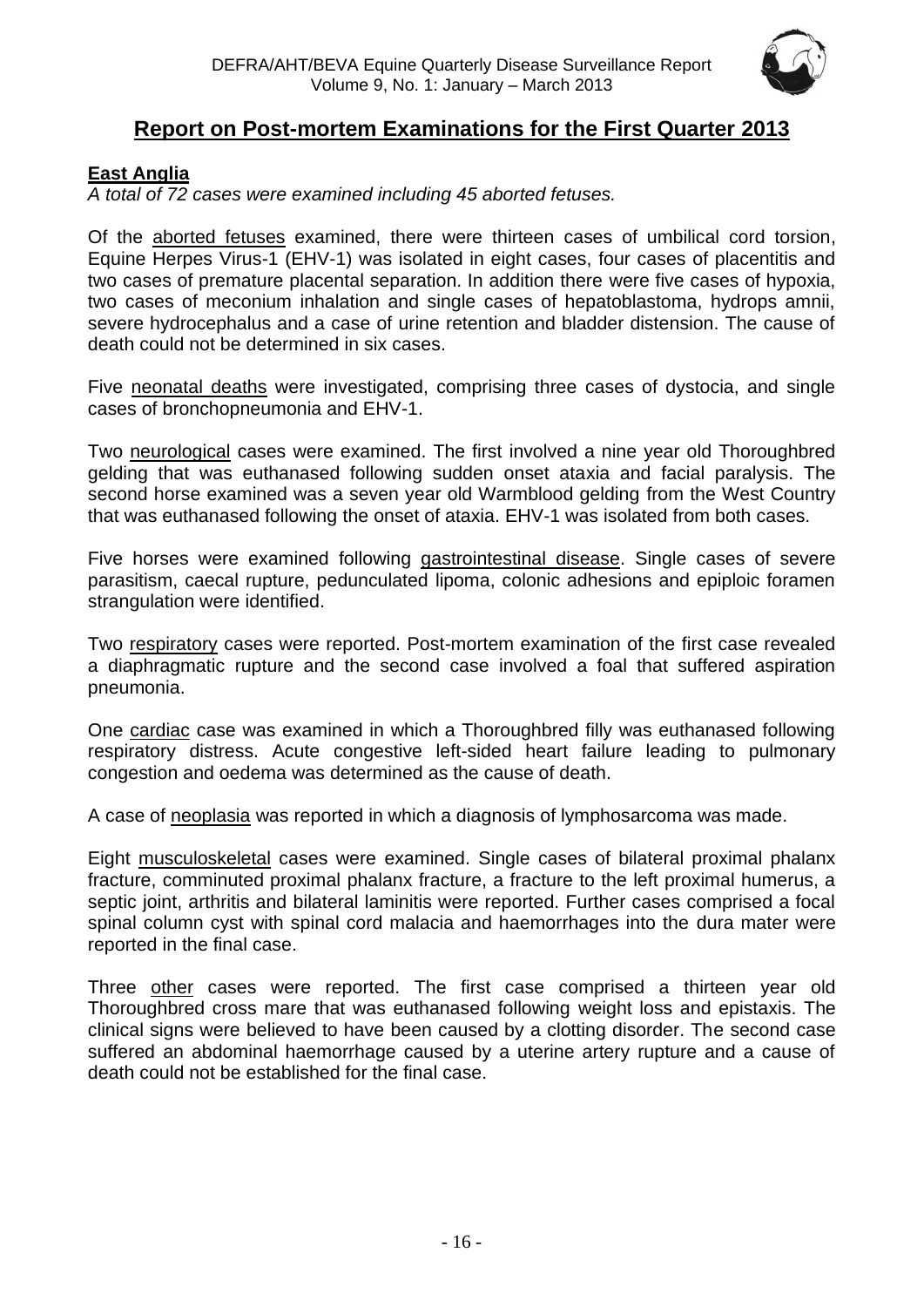

#### <span id="page-16-0"></span>**Home Counties**

*Eighteen cases were examined in this quarter.*

Two aborted fetuses were examined this quarter of which both were found to have an umbilical torsion.

Seven cases of gastrointestinal disease were reported. Single cases of caecal rupture, pelvic flexure impaction, cyathostomiasis, duodenal impaction with a gastric rupture, gastric ulceration and rupture, large colon torsion and a strangulating lipoma were reported.

One cardiac case was examined in which a cardiac dysrhythmia was suspected as the cause of death.

One cases of neoplasia was examined in which a multicentric haemangiosarcoma was identified.

Seven welfare cases were investigated. Four cases suffered malnutrition. Cyathostomiasis was identified in two cases and the final case suffered enteritis and septicaemia.

#### <span id="page-16-1"></span>**South West**

*Twenty two cases were examined in this quarter*.

Two aborted fetuses were examined. Examination of the first fetus revealed an umbilical cord torsion and the second fetus tested positive to Equine Herpes Virus and a diaphragmatic hernia was also identified.

One neurological case was examined which was found to have myeloencephalopathy with vasculitis.

Two cases of respiratory disease were reported in which one horse suffered an unidentified pulmonary infection and pneumonia was identified in the second.

Eight gastrointestinal cases were reported. Three of the cases were donkeys of which two suffered a pelvic flexure impaction and one pancreatitis. Five horses were examined. One horse suffered necrotising and haemorrhagic colitis, a second horse was found to have segmental ischaemic necrosis of small intestine. Single cases of enteropathy and an oesophageal rupture with mediastinitis and pleurisy were reported and diffuse thickening of the small intestine was identified in the final case.

A case of neoplasia was reported of which examination revelaed pleural effusion with nodular masses in the pleura, diaphragm, mediastinum and pericardium.

Three musculoskeletal cases were examined of which two cases were donkeys. One donkey suffered trauma to the lower limb and a gastric ulcer was also noted on examination. The second donkey suffered a spinal deformity and post-mortem examination revealed hepatic fibrosis, focal choleostasis and mild cyathostomiasis. The final case involved a horse that had suffered vertebral and rib fractures along with spinal cord damage.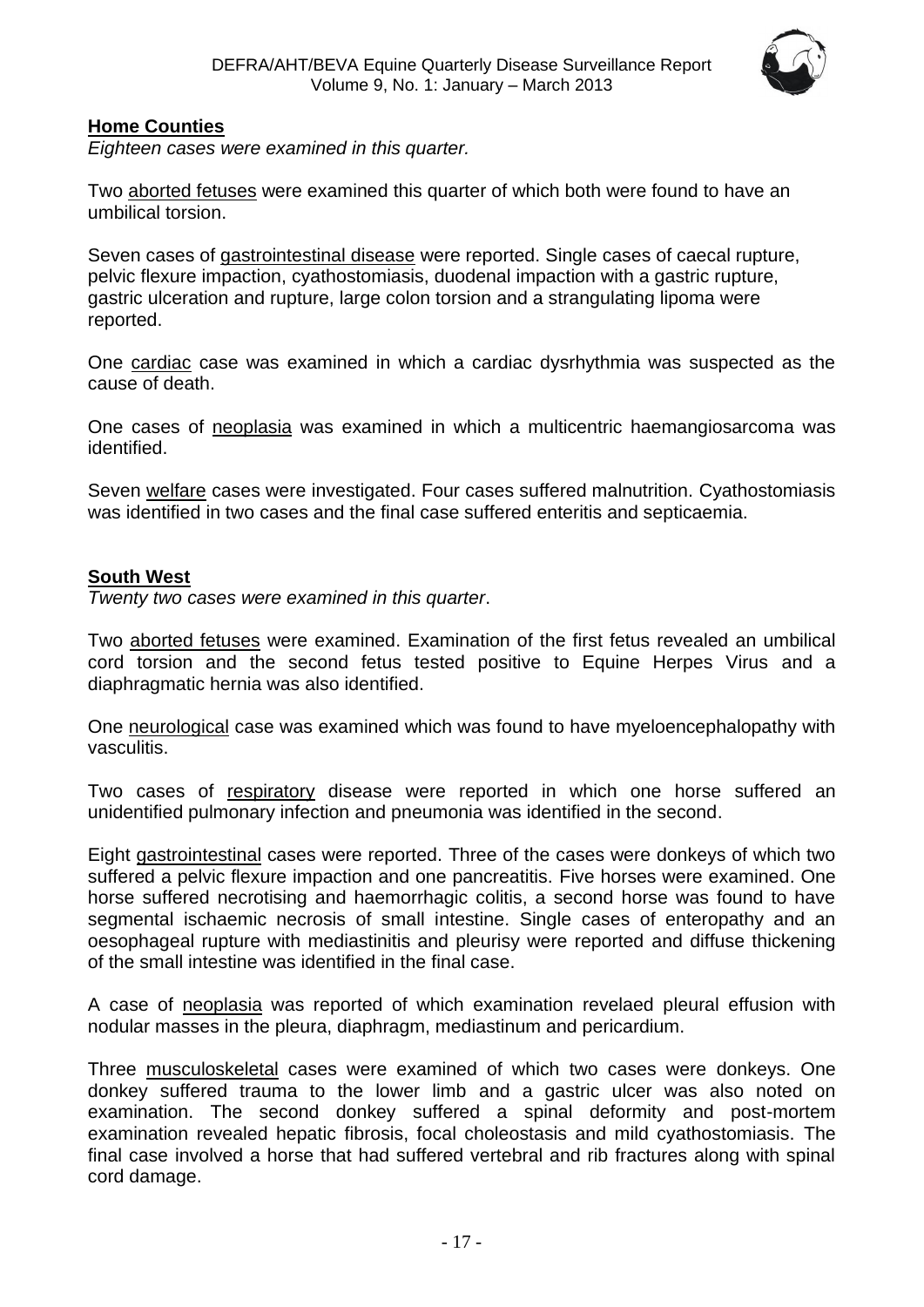

Five welfare cases were reported. Four of the cases examined were underweight and suffered intestinal parasites. The final case was emaciated and suffered intestinal parasitism and pediculosis.

#### <span id="page-17-0"></span>**Northern England**

*One case was examined in this quarter.*

One respiratory case was reported and post-mortem examination revealed a haemangiosarcoma.

#### **West Midlands**

*Two cases were reported in this quarter.*

One gastrointestinal case was reported and post-mortem examination revealed a displaced colon.

One other case was examined which suffered septicaemia.

#### <span id="page-17-1"></span>**Scotland**

*Nine post-mortem examinations were carried out in this quarter.*

Three neurological cases were examined this quarter. The first case showed clinical signs of a head tilt, grass sickness was suspected in the second and the final case suffered ataxia, cranial nerve deficits and progressive weakness.

Three gastrointestinal cases were reported. Following euthanasia of each case, intestinal adhesions were identified in the first case, the second suffered peritonitis and ileal necrosis and third, a caecal torsion.

One cardiac case was examined in which cardiomyopathy was identified.

One case of neoplasia was reported and post-mortem examination revealed lymphosarcoma.

A single case of hepatic disease was examined in which fascioliasis was identified.

#### <span id="page-17-2"></span>**Northern Ireland**

*Seven post-mortem examinations were carried out in this quarter*.

Three aborted fetuses were examined this quarter. Diagnoses of umbilical cord torsion were made in two cases and the cause of death could not be determined in the third fetus.

One case of gastrointestinal disease was examined. A male yearling died after showing clinical signs of diarrhoea for four days. Post-mortem examination revealed large numbers of cyathostomiasis grossly and histologically in the large intestine. Multifocal necrotising pneumonia was also identified from which *Staphylococcus aureus* and a beta haemolytic Streptococci were isolated.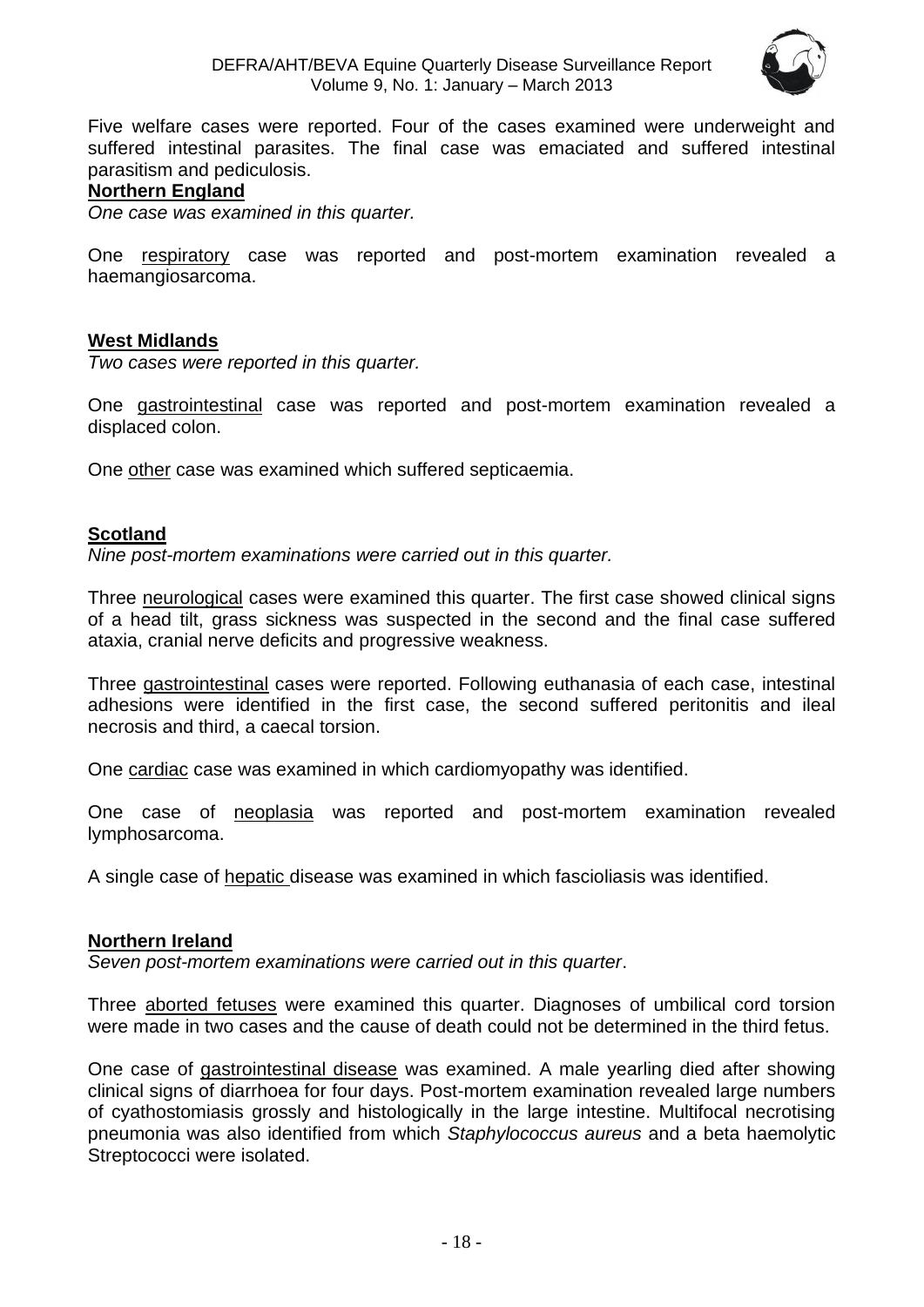

Three welfare cases were reported this quarter. An adult mare and a colt were examined, both of which were found to be underweight and to have strongyle infections. Finally postmortem examination of an adult stallion revealed large number of strongyles, parascaris and cyathostomes, seen grossly and microscopically. In addition the liver showed histological changes consistent with ragwort toxicity.